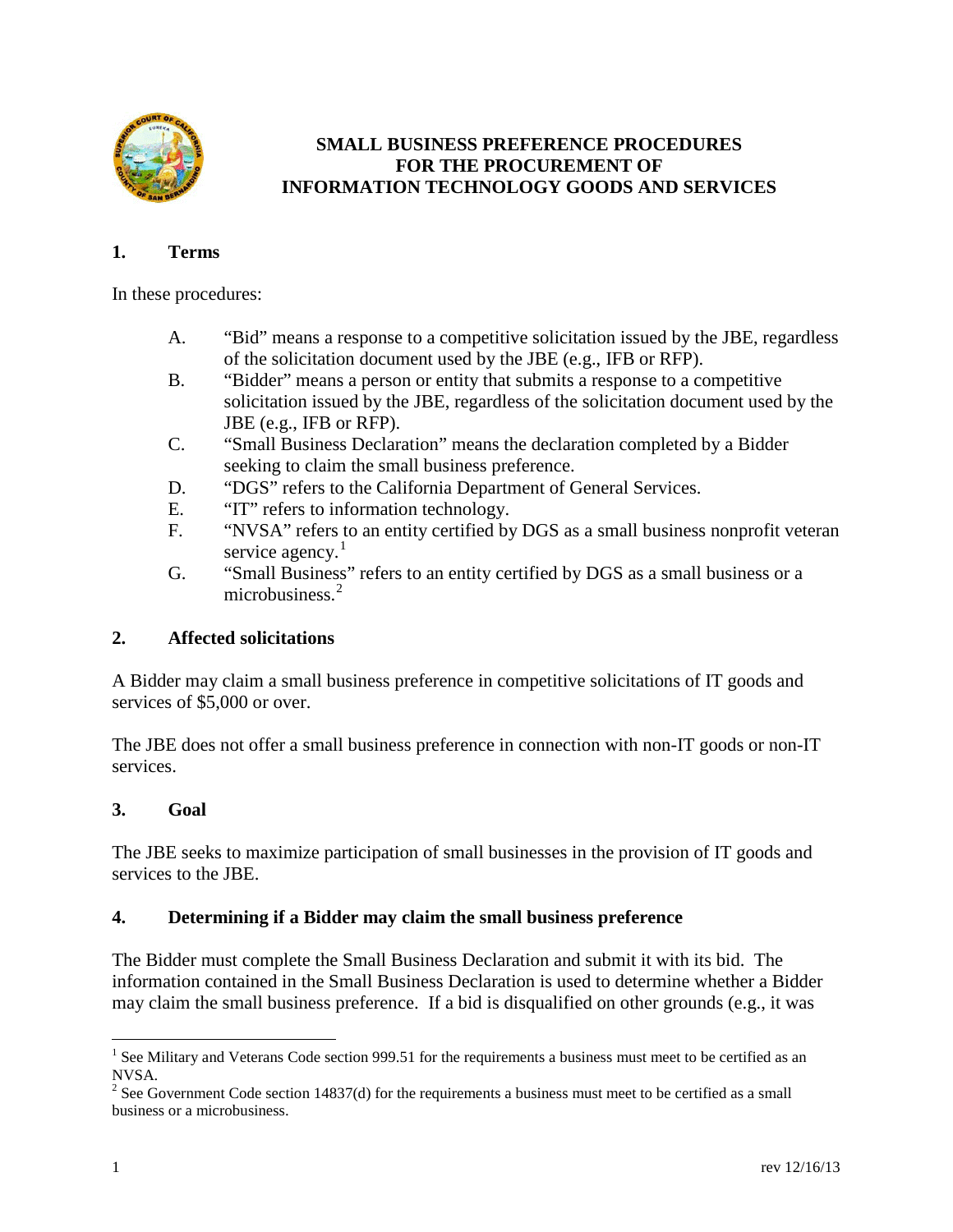late), there is no need to determine whether that Bidder would otherwise be able to claim the small business preference.

A Bidder may claim the small business preference in **two ways**. To claim the small business preference, the Bidder must meet the requirements in Section 4.A **or** Section 4.B below.

### **A. Bidder is a Small Business**

The first way for a Bidder to qualify for the small business preference is if Bidder is a Small Business. To qualify for the small business preference in this manner:

- i. Bidder must complete a Small Business Declaration.
- ii. Bidder's Small Business certification must be active as of the date that the bids are due.
- iii. Bidder must provide a copy of its Small Business certification approval letter issued by DGS.
- iv. If Bidder will use subcontractors, the portion of the contract to be performed by Bidder itself must constitute a commercially useful function.<sup>[3](#page-1-0)</sup>

Note: After the contract is completed, the Bidder must complete and submit to the JBE a report stating the actual percentage of small business participation achieved.

### **B. Bidder is an NVSA**

The second way for a Bidder to qualify for the small business preference is if Bidder is an NVSA. To qualify for the small business preference in this manner:

- i. Bidder must complete a Small Business Declaration.
- ii. Bidder's NVSA certification must be active as of the date that the bids are due.
- iii. Bidder must provide a copy of its NVSA certification approval letter issued by DGS.

Note: A Bidder that qualifies for the small business preference because it is an NVSA cannot displace a Bidder that is itself a Small Business.

# **5. Applying the small business preference**

<span id="page-1-0"></span> $3$  Government Code section 14837(d)(4)(A) states that a business performs a "commercially useful function" if the entity does all of the following: (a) is responsible for the execution of a distinct element of the work of the contract; (b) carries out its obligation by actually performing, managing, or supervising the work involved; (c) performs work that is normal for its business services and functions; (d) is responsible, with respect to products, inventories, materials, and supplies required for the contract, for negotiating price, determining quality and quantity, ordering, installing, if applicable, and making payment; and (e) is not further subcontracting a portion of the work that is greater than that expected to be subcontracted by normal industry practices. If Bidder is performing all of the contract work itself and is not using subcontractors, Bidder is by default performing a commercially useful function.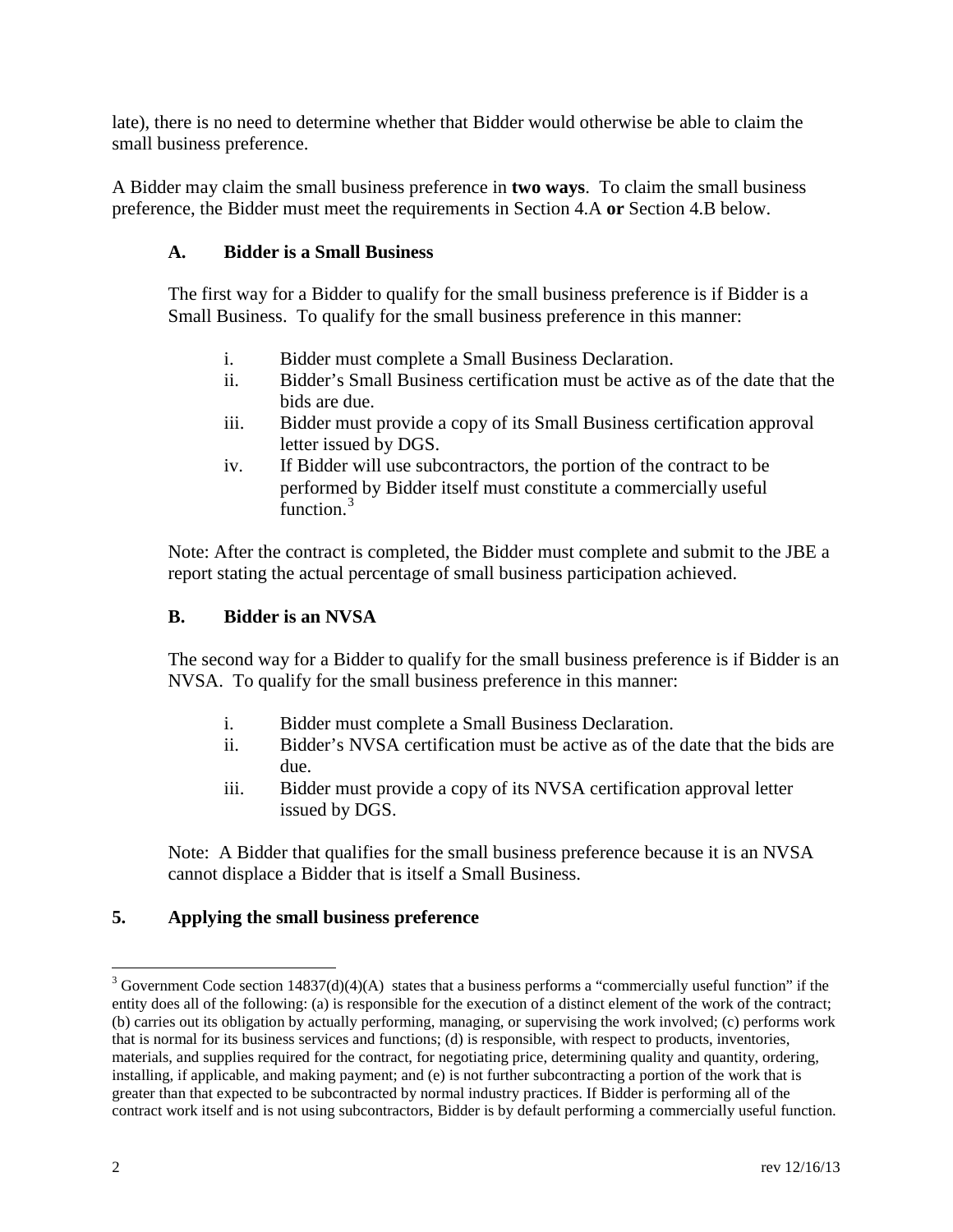### **A. Preference amount**

The amount of the small business preference is 5%. The way the small business preference is applied depends on whether the contract will be awarded to the lowest responsible bidder or to the highest scored bid.

### **B. Small business preference in lowest responsible bidder solicitations**

i. **Basic calculation.** For solicitations awarded to the lowest responsible bidder (e.g., IFBs), the Bidder's bid price is reduced by an amount equal to 5% of the lowest responsible bid. This reduction is for evaluation purposes only; the amount to be paid to Bidder if it wins the contract is not reduced by this amount.

*Example 1: The JBE issues a lowest responsible bidder solicitation and receives three responsive bids. The first bid is from AAA Corp (not eligible for the small business preference) for \$98,000. The second bid is from BBB Corp (eligible for the small business preference) for \$100,000. The third bid is from CCC Corp (eligible for the small business preference) for \$110,000. The lowest responsible bid is AAA Corp's bid for \$98,000, so the dollar amount of the small business preference is \$4,900 (98,000 x 5% = 4,900). A bid submitted by an entity eligible for the small business preference is reduced by this amount, for purposes of evaluating the bids. The bid from BBB Corp (eligible for the small business preference) is reduced by \$4,900 to \$95,100. The bid from CCC Corp (also eligible for the small business preference) is reduced by \$4,900 to \$105,100. In this scenario, the JBE will award the contract to BBB Corp; the amount of the contract will be \$100,000.*

|                   | <b>AAA</b> Corp | <b>BBB</b> Corp | <b>CCC Corp</b> |
|-------------------|-----------------|-----------------|-----------------|
| <b>Bid</b> amount | \$98,000        | \$100,000       | \$110,000       |
| Eligible for      | $N_{O}$         | Yes             | Yes             |
| small business    |                 |                 |                 |
| preference?       |                 |                 |                 |
| Dollar amount     |                 | \$4,900         | \$4,900         |
| of small          |                 |                 |                 |
| business          |                 |                 |                 |
| preference        |                 |                 |                 |
| Adjusted bid      | \$98,000        | \$95,100        | \$105,100       |
| amount (for       |                 |                 |                 |
| purposes of       |                 |                 |                 |
| evaluating the    |                 |                 |                 |
| bids)             |                 |                 |                 |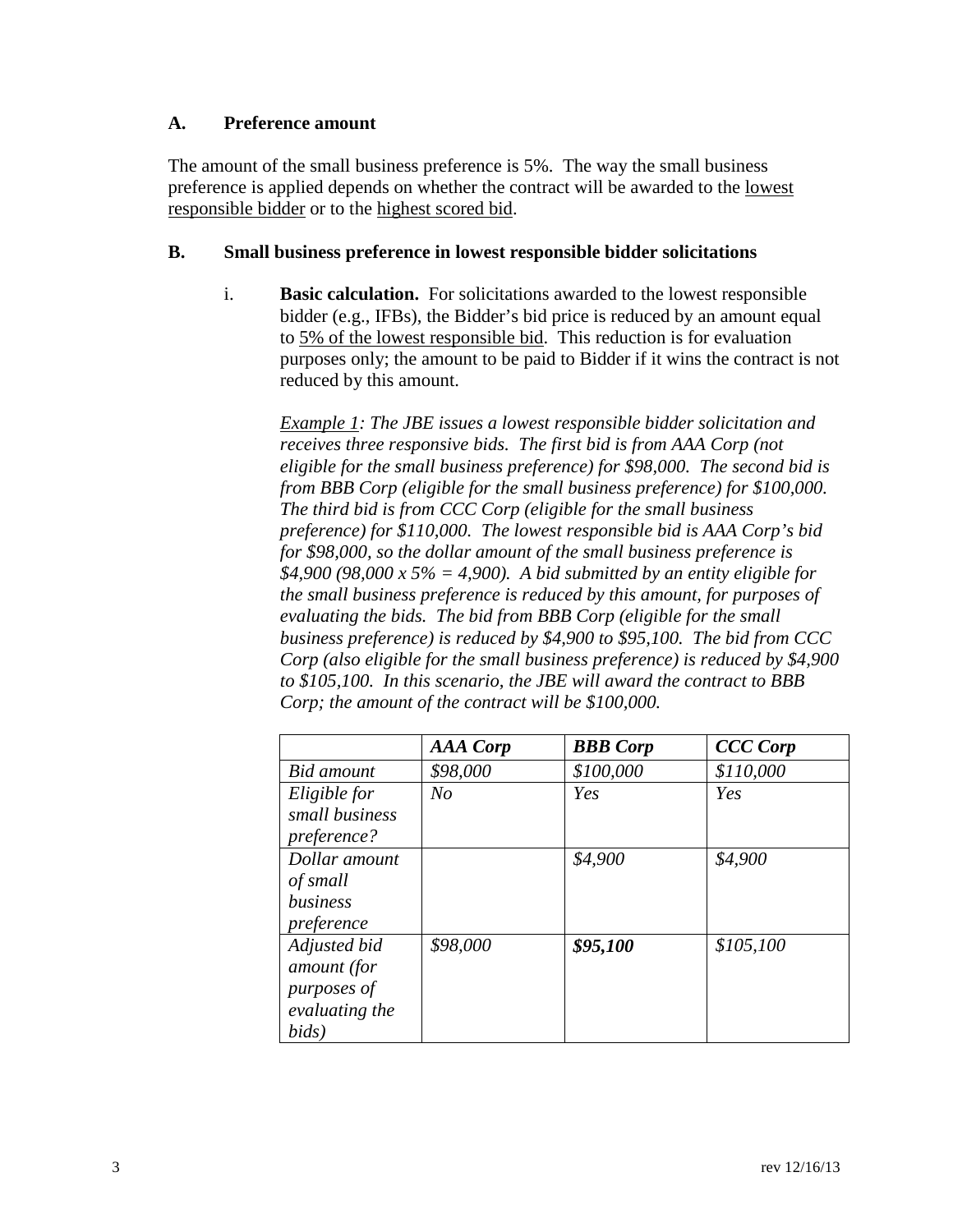ii. **Maximum value.** The maximum dollar value of the small business preference in a lowest responsible bidder solicitation is \$50,000. In other words, the value of the small business preference is capped at \$50,000.

*Example 2: The JBE issues a lowest responsible bidder solicitation and receives three responsive bids. The first bid is from DDD Corp (eligible for the small business preference) for \$2,100,000. The second bid is from EEE Corp (eligible for the small business preference) for \$2,075,000. The third bid is from FFF Corp (not eligible for the small business preference) for \$2,000,000. The lowest responsible bid is FFF Corp's bid for \$2,000,000, so one might expect that the dollar amount of the small business preference will be \$100,000 (2,000,000 x 5% = 100,000). However, the maximum dollar value of the small business preference is \$50,000. A bid submitted by an entity eligible for the small business preference is reduced by \$50,000 for purposes of evaluating the bids. The bid from DDD Corp (eligible for the small business preference) is reduced by \$50,000 to \$2,050,000. The bid from EEE Corp (eligible for the small business preference) is reduced by \$50,000 to \$2,025,000. In this scenario, the JBE will award the contract to FFF Corp; the amount of the contract will be \$2,000,000.*

|                | <b>DDD</b> Corp | <b>EEE</b> Corp | <b>FFF</b> Corp |
|----------------|-----------------|-----------------|-----------------|
| Bid amount     | \$2,100,000     | \$2,075,000     | \$2,000,000     |
| Eligible for   | Yes             | Yes             | $N_{O}$         |
| small business |                 |                 |                 |
| preference?    |                 |                 |                 |
| Dollar amount  | \$50,000        | \$50,000        |                 |
| of small       |                 |                 |                 |
| business       |                 |                 |                 |
| preference     |                 |                 |                 |
| Adjusted bid   | \$2,050,000     | \$2,025,000     | \$2,000,000     |
| amount (for    |                 |                 |                 |
| purposes of    |                 |                 |                 |
| evaluating the |                 |                 |                 |
| bids)          |                 |                 |                 |

iii. **Priority given to Small Businesses over NVSAs.** Bidders that are Small Businesses are given priority over NVSAs. Specifically, application of a small business preference to an NVSA shall not result in the denial of the award to a Small Business.

*Example 3: The JBE issues a lowest responsible bidder solicitation and receives three responsive bids. The first bid is from GGG Corp (not eligible for the small business preference) for \$100,000. The second bid is from HHH Corp, a Small Business that bids \$102,500. The third bid is for \$101,000 from III Corp, an NVSA. The lowest responsible bid is GGG*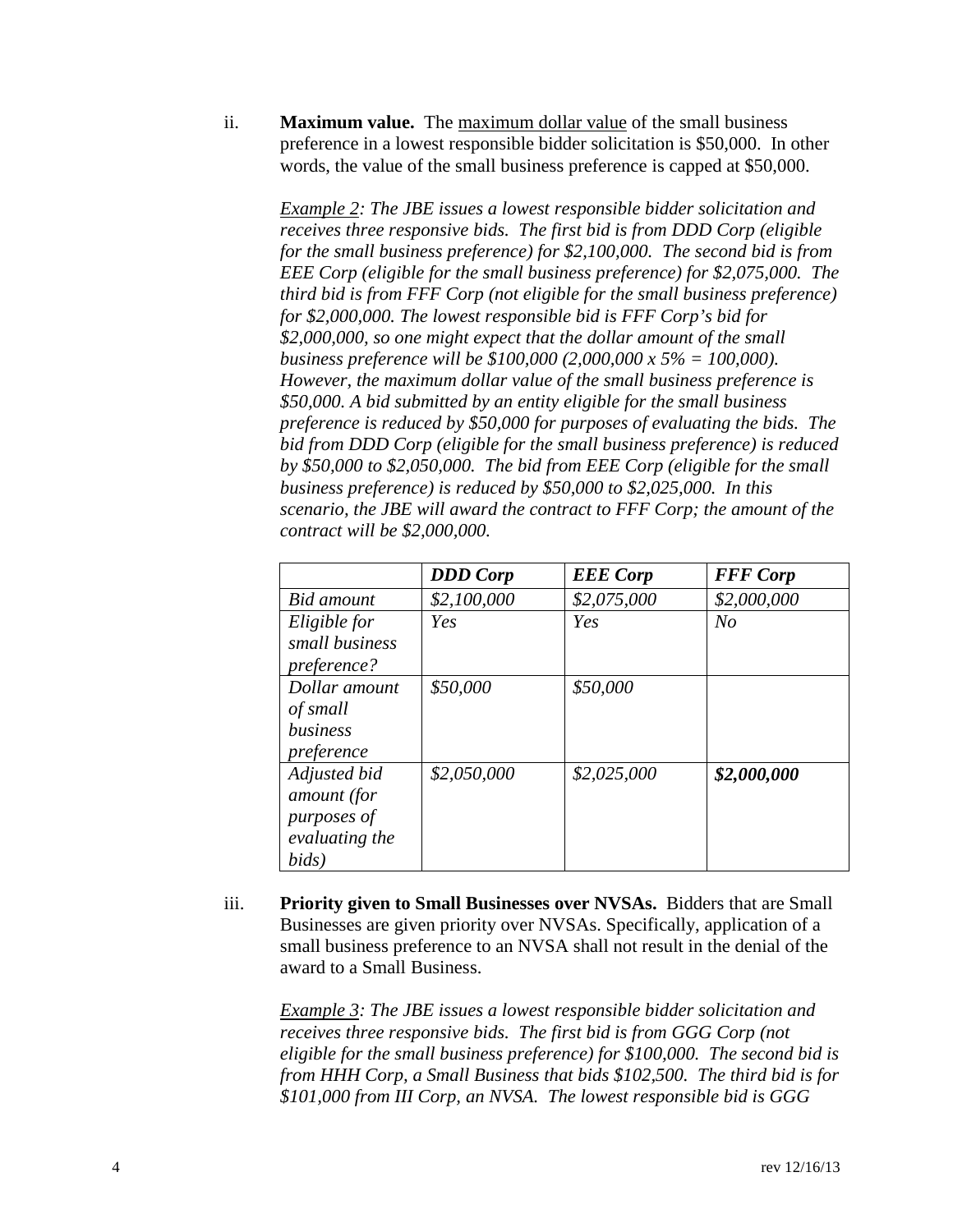*Corp's bid for \$100,000, so the dollar amount of the small business preference is \$5,000 (100,000 x 5% = 5,000). One might expect that the contract will be awarded to III Corp, because its adjusted bid amount is expected to be \$96,000 (\$101,000 - \$5,000 = \$96,000). However, the application of the small business preference to the bid of an NVSA cannot result in the denial of an award to an entity that is a Small Business. Accordingly, the small business preference is not applied to III Corp's bid. The JBE will award the contract to HHH Corp; the amount of the contract will be \$102,500. [4](#page-4-0)*

|                | <b>GGG Corp</b> | <b>HHH Corp</b> | <b>III</b> Corp       |
|----------------|-----------------|-----------------|-----------------------|
| Bid amount     | \$100,000       | \$102,500       | \$101,000             |
| Eligible for   | No              | $Yes-HHH$       | $Yes-III$ Corp is     |
| small business |                 | Corp is a Small | an NVSA               |
| preference?    |                 | <b>Business</b> |                       |
| Dollar amount  |                 | \$5,000         | \$0<br>\$5,000        |
| of small       |                 |                 |                       |
| business       |                 |                 |                       |
| preference     |                 |                 |                       |
| Adjusted bid   | \$100,000       | \$97,500        | \$101,000<br>\$96,000 |
| amount (for    |                 |                 |                       |
| purposes of    |                 |                 |                       |
| evaluating the |                 |                 |                       |
| bids)          |                 |                 |                       |

iv. **Interaction with DVBE incentive – order of application.** If both the small business preference and the DVBE incentive<sup>[5](#page-4-1)</sup> are offered in connection with a lowest responsible bidder solicitation, the small business preference is applied first, and the DVBE incentive is applied second.

*Example 4: The JBE issues a lowest responsible bidder solicitation and receives three responsive bids. The first bid is from JJJ Corp (eligible for both the small business preference and the DVBE incentive) for \$90,000. The second bid is from KKK Corp (eligible for neither the small business preference nor the DVBE incentive) for \$75,000. The third bid is from LLL Corp (eligible for the small business preference but not the DVBE incentive) for \$80,000. The lowest responsible bid is KKK Corp's bid for \$75,000, so this amount is used to calculate both the small business preference and the DVBE incentive. First, the small business preference is applied. Five percent of \$75,000 is \$3,750, so JJJ Corp's bid and LLL*

<span id="page-4-0"></span><sup>&</sup>lt;sup>4</sup> If HHH Corp refuses or fails to execute the JBE's agreement, the JBE may award the contract to the next qualified Bidder. Because application of the small business preference to III Corp's bid would no longer result in the denial of an award to a Small Business, the small business preference would be applied to III Corp's bid. In this scenario, the JBE would award the contract to III Corp; the amount of the contract would be \$101,000.

<span id="page-4-1"></span> $<sup>5</sup>$  In these procedures, it is assumed that when the JBE uses a DVBE incentive, the incentive amount is 3%.</sup>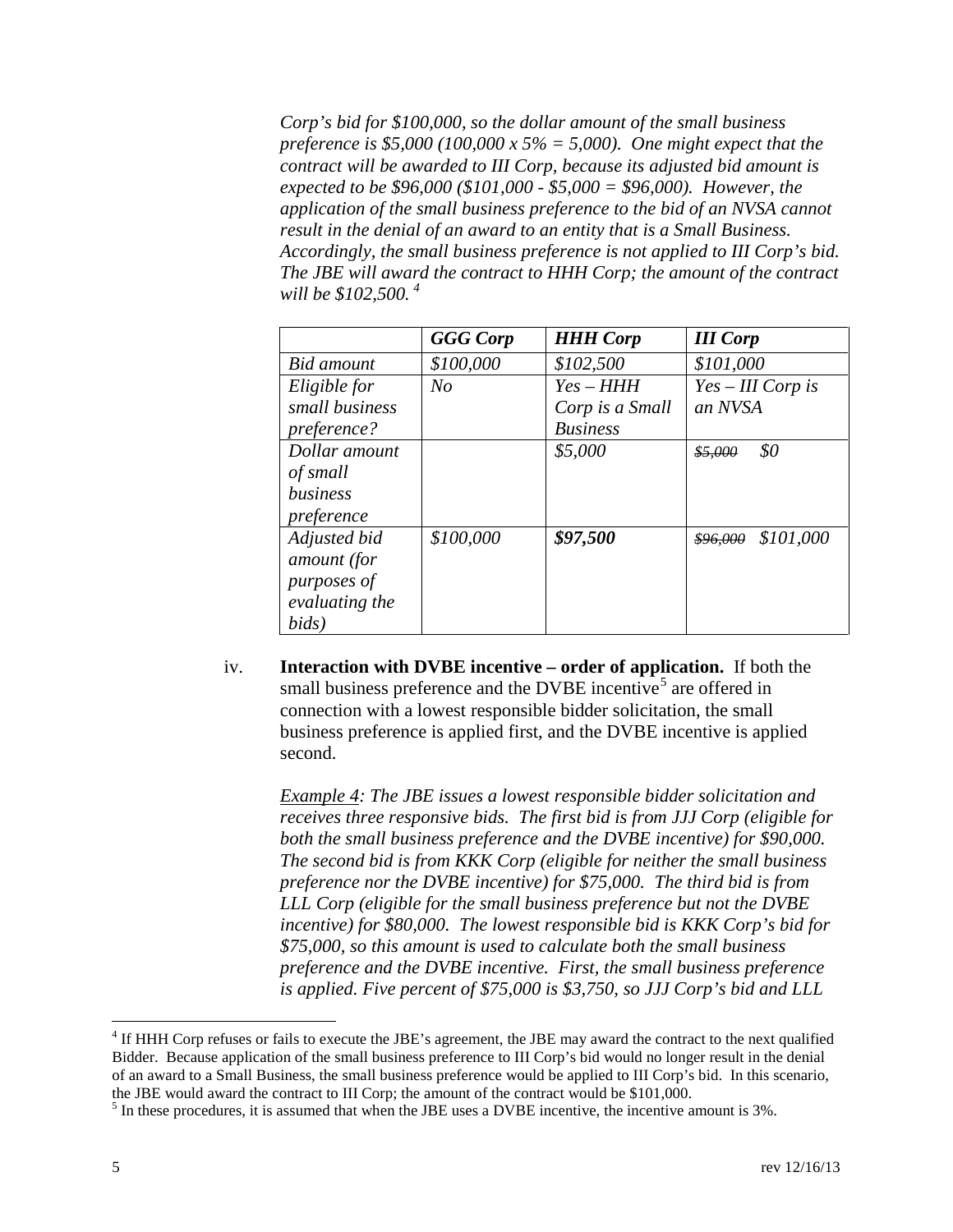*Corp's bid are reduced (for evaluation purposes) by \$3,750. Second, the DVBE incentive is applied. Three percent of \$75,000 is \$2,250, so JJJ Corp's bid is reduced further (for evaluation purposes) by \$2,250. In this scenario, the JBE will award the contract to KKK Corp; the amount of the contract will be \$75,000.*

|                  | <b>JJJ Corp</b> | <b>KKK</b> Corp | <b>LLL Corp</b> |
|------------------|-----------------|-----------------|-----------------|
| Bid amount       | \$90,000        | \$75,000        | \$80,000        |
| Eligible for     | Yes             | N <sub>O</sub>  | Yes             |
| small business   |                 |                 |                 |
| preference?      |                 |                 |                 |
| Dollar amount    | \$3,750         |                 | \$3,750         |
| of small         |                 |                 |                 |
| business         |                 |                 |                 |
| preference       |                 |                 |                 |
| Subtotal after   | \$86,250        | \$75,000        | \$76,250        |
| application of   |                 |                 |                 |
| small business   |                 |                 |                 |
| preference       |                 |                 |                 |
| DVBE?            | Yes             | N <sub>O</sub>  | N <sub>o</sub>  |
| Dollar amount    | \$2,250         |                 |                 |
| of DVBE          |                 |                 |                 |
| incentive $(3%)$ |                 |                 |                 |
| Adjusted bid     | \$84,000        | \$75,000        | \$76,250        |
| amount (for      |                 |                 |                 |
| purposes of      |                 |                 |                 |
| evaluating the   |                 |                 |                 |
| bids)            |                 |                 |                 |

v. **Interaction with DVBE incentive – combined maximum value.** If both the small business preference and the DVBE incentive are offered in connection with a lowest responsible bidder solicitation, the combined maximum dollar value of the small business preference and the DVBE incentive is \$100,000.

*Example 5: The JBE issues a lowest responsible bidder solicitation and receives three responsive bids. The first bid is from MMM Corp (eligible for the small business preference but not the DVBE incentive) for \$2,020,000. The second bid is from NNN Corp (eligible for both the small business preference and the DVBE incentive) for \$2,075,000. The third bid is from OOO Corp (eligible for neither the small business preference nor the DVBE incentive) for \$2,000,000. The lowest responsible bid is OOO Corp's bid for \$2,000,000, so this amount is used to calculate both the small business preference and the DVBE incentive. First, the small business preference is applied. Five percent of \$2,000,000 is \$100,000, but the maximum dollar value of the small business preference is \$50,000.*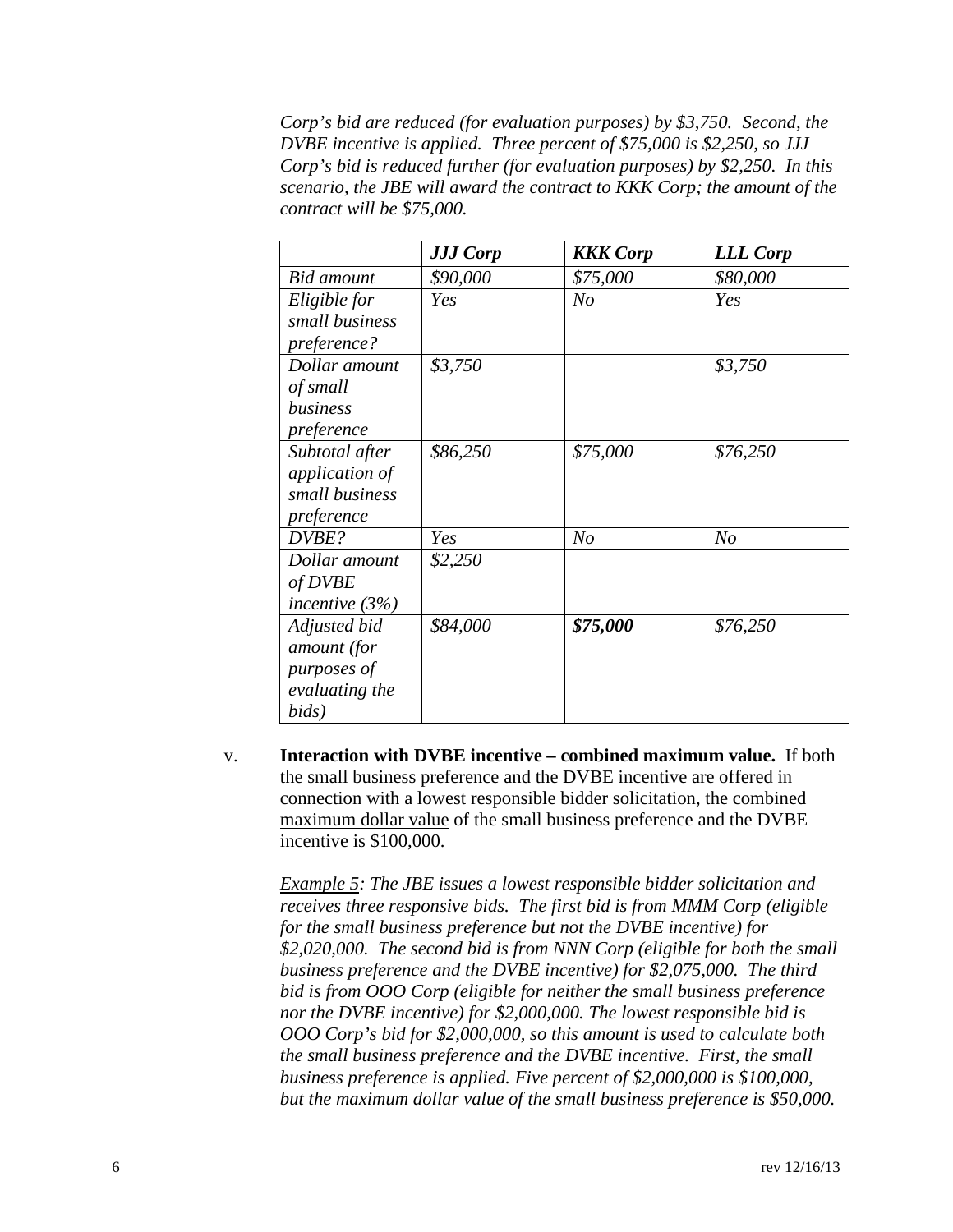*Accordingly, MMM Corp's bid and NNN Corp's bid are reduced (for evaluation purposes) by \$50,000. Second, the DVBE incentive is applied. Three percent of \$2,000,000 is \$60,000, so one might expect that NNN Corp's bid would be reduced further (for evaluation purposes) by \$60,000. However, the combined maximum dollar value of the small business preference and the DVBE incentive is \$100,000. Because NNN Corp's bid was reduced (for evaluation purposes) by \$50,000 as a result of the small business preference, NNN Corp's bid can only be reduced by \$50,000 (for evaluation purposes) as a result of the DVBE incentive. In this scenario, the JBE will award the contract to MMM Corp; the amount of the contract will be \$2,020,000.*

|                                                                         | <b>MMM Corp</b> | <b>NNN Corp</b>           | <b>OOO</b> Corp |
|-------------------------------------------------------------------------|-----------------|---------------------------|-----------------|
| Bid amount                                                              | \$2,020,000     | \$2,075,000               | \$2,000,000     |
| Eligible for<br>small business                                          | Yes             | Yes                       | No              |
| preference?                                                             |                 |                           |                 |
| Dollar amount<br>of small<br>business<br>preference                     | \$50,000        | \$50,000                  |                 |
| Subtotal after<br><i>application of</i><br>small business<br>preference | \$1,970,000     | \$2,025,000               | \$2,000,000     |
| DVBE?                                                                   | N <sub>o</sub>  | Yes                       | N <sub>O</sub>  |
| Dollar amount<br>of DVBE<br>incentive $(3%)$                            |                 | \$60,000 \$50,000         |                 |
| Adjusted bid<br>amount (for<br>purposes of<br>evaluating the<br>bids)   | \$1,970,000     | $$1,965,000$ $$1,975,000$ | \$2,000,000     |

vi. **Interaction with DVBE incentive – displacing a Small Business.**  Application of the DVBE incentive shall not result in a contract being awarded to an entity that is not a Small Business instead of to a Small Business. A DVBE that is a Small Business can displace another Small Business through application of the DVBE incentive (see *Example 6*). A DVBE that is not a Small Business cannot displace a Small Business through application of the DVBE incentive (see *Example 7*).

*Example 6: The JBE issues a lowest responsible bidder solicitation and receives three responsive bids. The first bid is from PPP Corp (a Small Business eligible for the DVBE incentive) for \$220,000. The second bid is*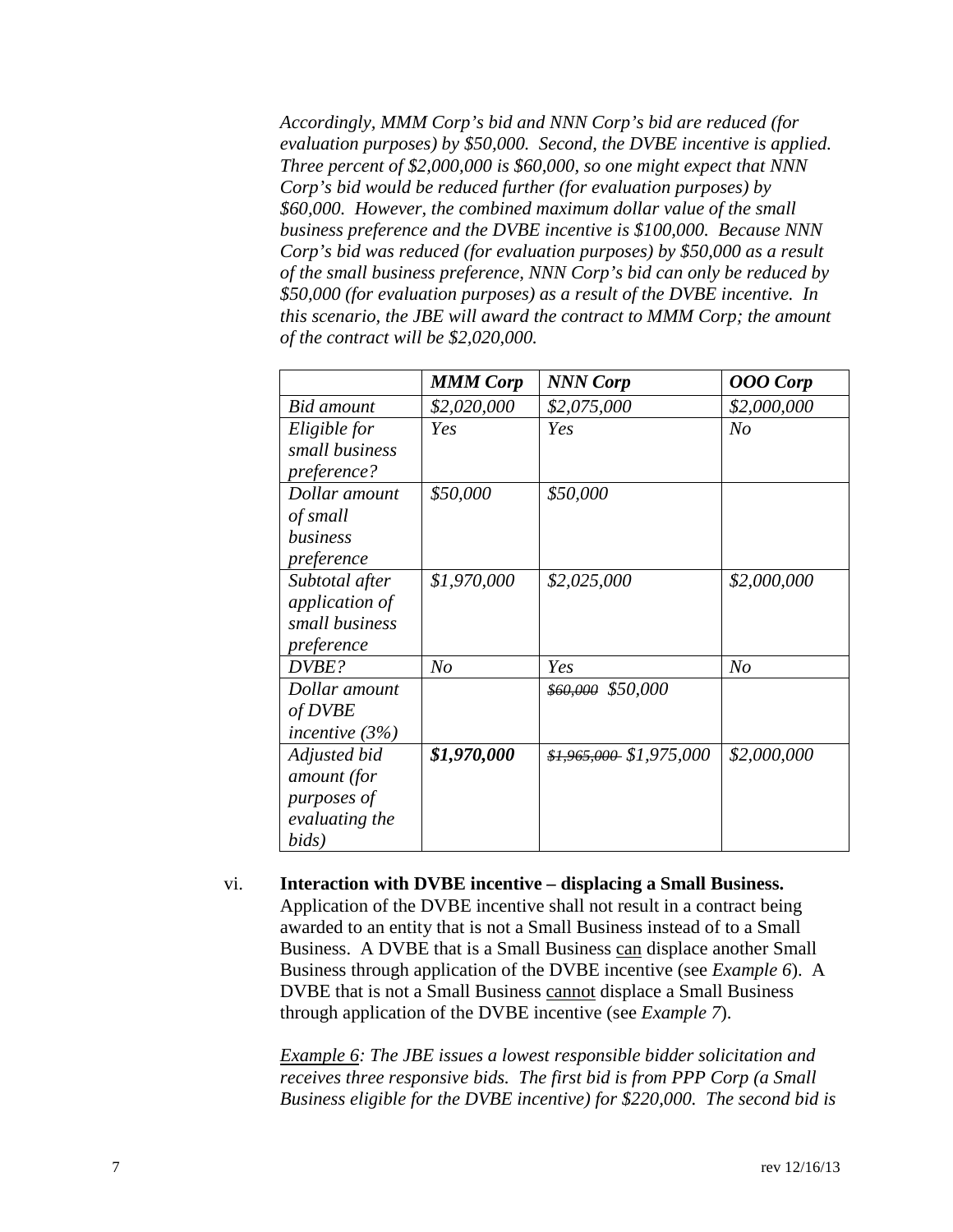*from QQQ Corp (eligible for neither the small business preference nor the DVBE incentive) for \$210,000. The third bid is from RRR Corp (a Small Business not eligible for the DVBE incentive) for \$215,000. The lowest responsible bid is QQQ Corp's bid for \$210,000, so this amount is used to calculate both the small business preference and the DVBE incentive. First, the small business preference is applied. Five percent of \$210,000 is \$10,500, so PPP Corp's bid and RRR Corp's bid are reduced (for evaluation purposes) by \$10,500. Next, the DVBE incentive is applied. Three percent of \$210,000 is \$6,300, so PPP Corp's bid is reduced further (for evaluation purposes) by \$6,300. Application of the DVBE incentive would result in PPP Corp displacing RRR Corp. Because RRR Corp is a Small Business, only another Small Business can displace it using the DVBE incentive. Because PPP Corp is also a Small Business, PPP Corp can displace RRR Corp using the DVBE incentive. In this scenario, the JBE will award the contract to PPP Corp; the amount of the contract will be \$220,000.*

|                   | <b>PPP</b> Corp | QQQ Corp       | <b>RRR</b> Corp |
|-------------------|-----------------|----------------|-----------------|
| <b>Bid</b> amount | \$220,000       | \$210,000      | \$215,000       |
| Eligible for      | $Yes - PPP$     | No             | Yes - RRR Corp  |
| small business    | Corp is a       |                | is a Small      |
| preference?       | <b>Small</b>    |                | <b>Business</b> |
|                   | <b>Business</b> |                |                 |
| Dollar amount     | \$10,500        |                | \$10,500        |
| of small          |                 |                |                 |
| business          |                 |                |                 |
| preference        |                 |                |                 |
| Subtotal after    | \$209,500       | \$210,000      | \$204,500       |
| application of    |                 |                |                 |
| small business    |                 |                |                 |
| preference        |                 |                |                 |
| DVBE?             | Yes             | N <sub>o</sub> | N <sub>o</sub>  |
| Dollar amount     | \$6,300         |                |                 |
| of DVBE           |                 |                |                 |
| incentive $(3%)$  |                 |                |                 |
| Adjusted bid      | \$203,200       | \$210,000      | \$204,500       |
| amount (for       |                 |                |                 |
| purposes of       |                 |                |                 |
| evaluating the    |                 |                |                 |
| bids)             |                 |                |                 |

*Example 7: The JBE issues a lowest responsible bidder solicitation and receives three responsive bids. The first bid is from SSS Corp (a Small Business that is not eligible for the DVBE incentive) for \$208,000. The second bid is from TTT Corp (eligible for neither the small business preference nor the DVBE incentive) for \$200,000. The third bid is from*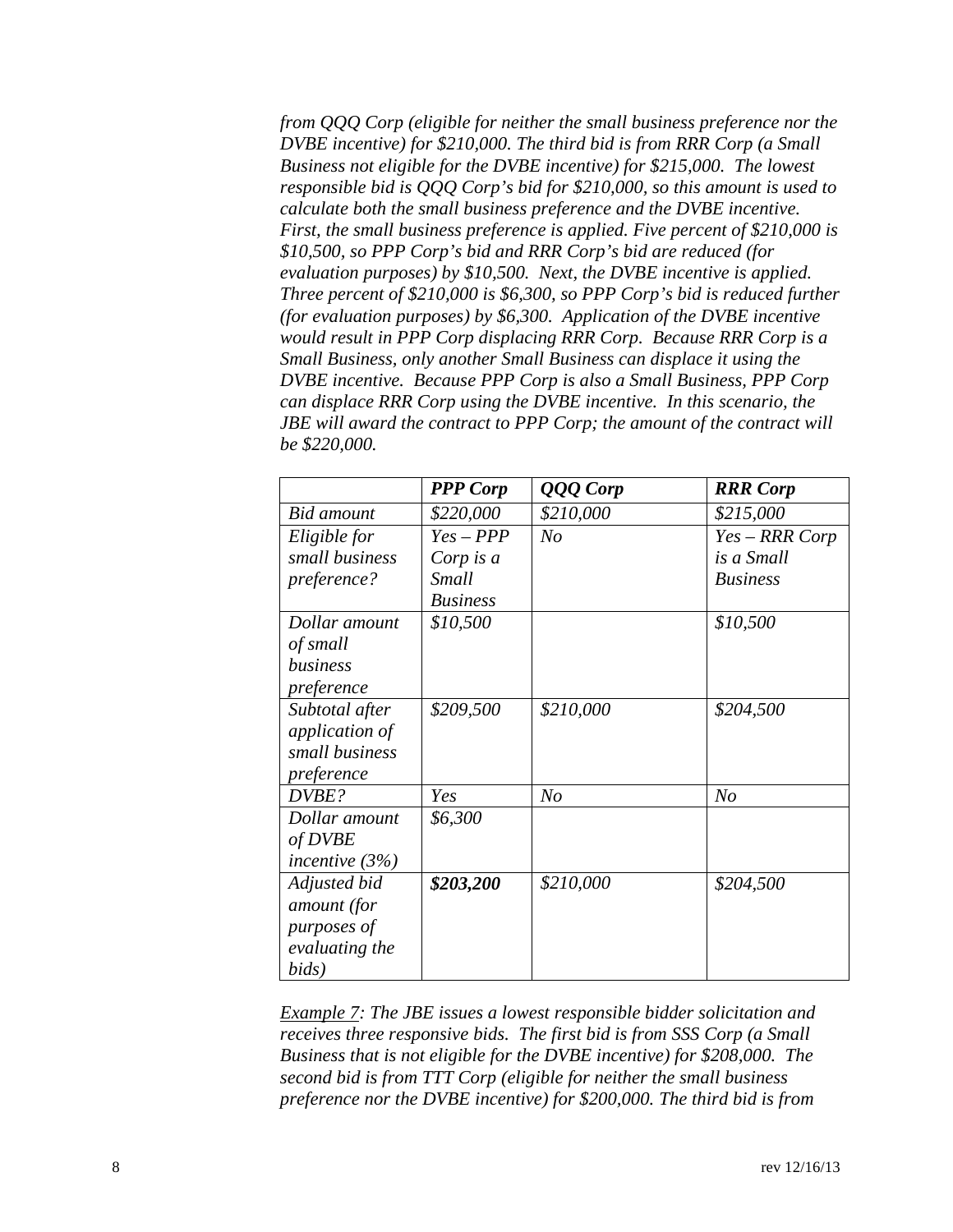*UUU Corp (not eligible for the small business preference but eligible for the DVBE incentive) for \$203,000. The lowest responsible bid is TTT Corp's bid for \$200,000, so this amount is used to calculate both the small business preference and the DVBE incentive. First, the small business preference is applied. Five percent of \$200,000 is \$10,000, so SSS Corp's bid is reduced (for evaluation purposes) by \$10,000. Second, the DVBE incentive is applied. Three percent of \$200,000 is \$6,000, so one would expect that UUU Corp's bid would be reduced (for evaluation purposes) by \$6,000. But application of the DVBE incentive would result in UUU Corp displacing SSS Corp. Because SSS Corp is a Small Business, only another Small Business can displace it using the DVBE incentive. Because UUU Corp is not a Small Business, it cannot displace SSS Corp using the DVBE incentive. Accordingly, the DVBE incentive is not applied to UUU Corp's bid. In this scenario, the JBE will award the contract to SSS Corp; the amount of the contract will be \$208,000. [6](#page-8-0)*

|                   | <b>SSS Corp</b> | <b>TTT Corp</b> | <b>UUU Corp</b>      |
|-------------------|-----------------|-----------------|----------------------|
| <b>Bid</b> amount | \$208,000       | \$200,000       | \$203,000            |
| Eligible for      | $Yes - SSS$     | No              | N <sub>O</sub>       |
| small business    | Corp is a       |                 |                      |
| preference?       | <b>Small</b>    |                 |                      |
|                   | <b>Business</b> |                 |                      |
| Dollar amount     | \$10,000        |                 |                      |
| of small          |                 |                 |                      |
| business          |                 |                 |                      |
| preference        |                 |                 |                      |
| Subtotal after    | \$198,000       | \$200,000       | \$203,000            |
| application of    |                 |                 |                      |
| small business    |                 |                 |                      |
| preference        |                 |                 |                      |
| DVBE?             | N <sub>O</sub>  | N <sub>O</sub>  | Yes                  |
| Dollar amount     |                 |                 | \$0<br>\$6,000       |
| of DVBE           |                 |                 |                      |
| incentive $(3%)$  |                 |                 |                      |
| Adjusted bid      | \$198,000       | \$200,000       | $$197,000$ \$203,000 |
| amount (for       |                 |                 |                      |
| purposes of       |                 |                 |                      |
| evaluating the    |                 |                 |                      |
| bids)             |                 |                 |                      |

vii. **Interaction with DVBE incentive – tie bids.** In the event of a precise tie between a bidder that is a Small Business and another bidder that is both a

<span id="page-8-0"></span><sup>&</sup>lt;sup>6</sup> If SSS Corp refuses or fails to execute the JBE's agreement, the JBE may award the contract to the next qualified Bidder. Because application of the DVBE incentive to UUU Corp's bid would no longer result in the denial of an award to a Small Business, the DVBE incentive would be applied to UUU Corp's bid. In this scenario, the JBE would award the contract to UUU Corp; the amount of the contract would be \$203,000.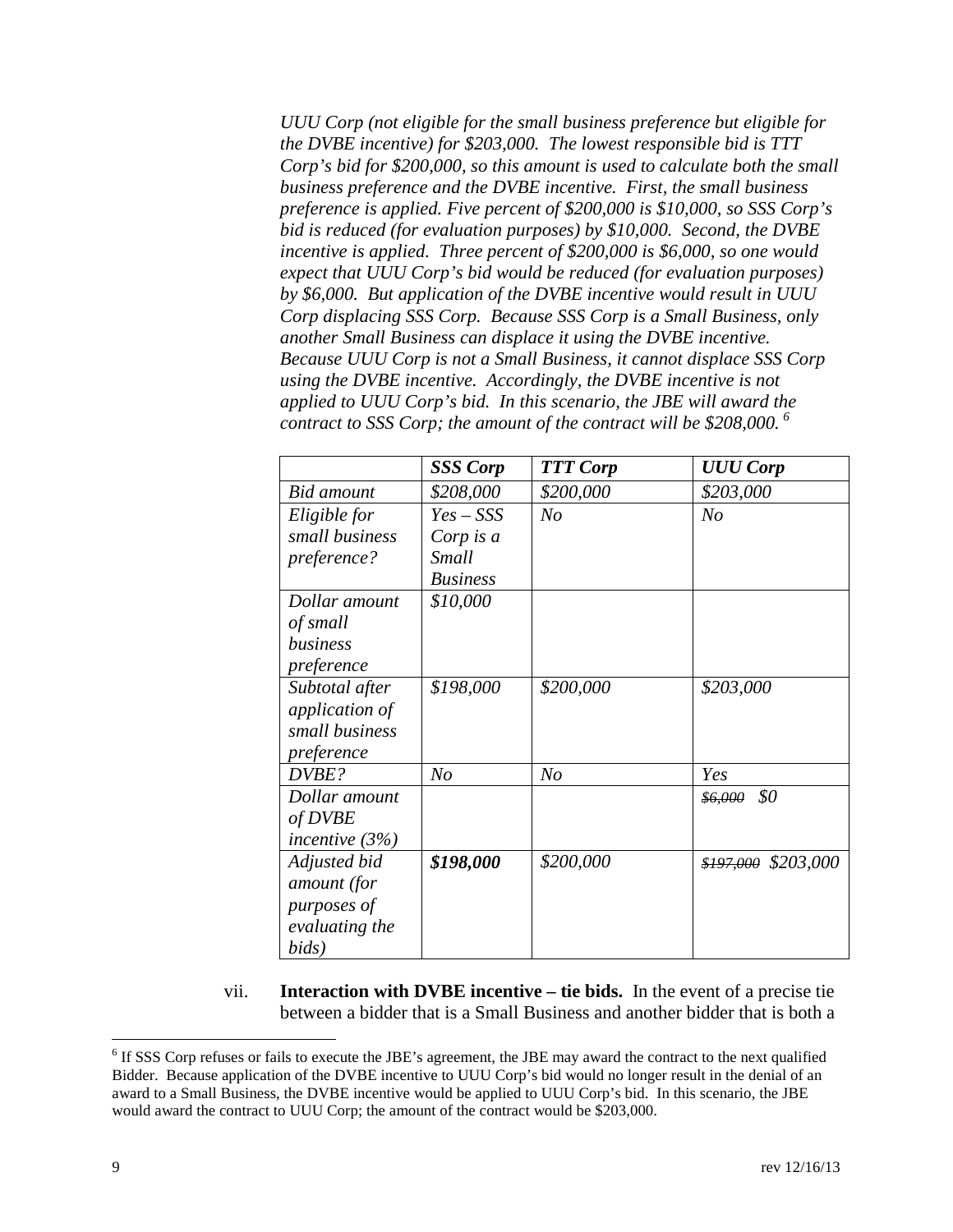Small Business and a DVBE, the contract will be awarded to the bidder that is both a Small Business and a DVBE.

*Example 8: The JBE issues a lowest responsible bidder solicitation and receives three responsive bids. The first bid is from VVV Corp (a Small Business that is also a DVBE) for \$221,800. The second bid is from WWW Corp (eligible for neither the small business preference nor the DVBE incentive) for \$210,000. The third bid is from XXX Corp (a Small Business not eligible for the DVBE incentive) for \$215,500. The lowest responsible bid is WWW Corp's bid for \$210,000, so this amount is used to calculate both the small business preference and the DVBE incentive. First, the small business preference is applied. Five percent of \$210,000 is \$10,500, so VVV Corp's bid and XXX Corp's bid are reduced (for evaluation purposes) by \$10,500. Second, the DVBE incentive is applied. Three percent of \$210,000 is \$6,300, so VVV Corp's bid is reduced further (for evaluation purposes) by \$6,300. In this scenario, there is a tie between a Small Business (XXX Corp) and a Small Business that is also a DVBE (VVV Corp), so the contract will be awarded to the Small Business that is also a DVBE. Accordingly, the JBE will award the contract to VVV Corp; the amount of the contract will be \$221,800.*

|                   | <b>VVV Corp</b> | <b>WWW Corp</b> | XXX Corp        |
|-------------------|-----------------|-----------------|-----------------|
| <b>Bid</b> amount | \$221,800       | \$210,000       | \$215,500       |
| Eligible for      | $Yes-VVV$       | No              | Yes-XXX Corp    |
| small business    | Corp is $a$     |                 | is a Small      |
| preference?       | <b>Small</b>    |                 | <b>Business</b> |
|                   | <b>Business</b> |                 |                 |
| Dollar amount     | \$10,500        |                 | \$10,500        |
| of small          |                 |                 |                 |
| business          |                 |                 |                 |
| preference        |                 |                 |                 |
| Subtotal after    | \$211,300       | \$210,000       | \$205,000       |
| application of    |                 |                 |                 |
| small business    |                 |                 |                 |
| preference        |                 |                 |                 |
| DVBE?             | $Yes-VVV$       | No              | N <sub>o</sub>  |
|                   | Corp is a       |                 |                 |
|                   | <b>DVBE</b>     |                 |                 |
| Dollar amount     | \$6,300         |                 |                 |
| of DVBE           |                 |                 |                 |
| incentive $(3%)$  |                 |                 |                 |
| Adjusted bid      | \$205,000       | \$210,000       | \$205,000       |
| amount (for       |                 |                 |                 |
| purposes of       |                 |                 |                 |
| evaluating the    |                 |                 |                 |
| bids)             |                 |                 |                 |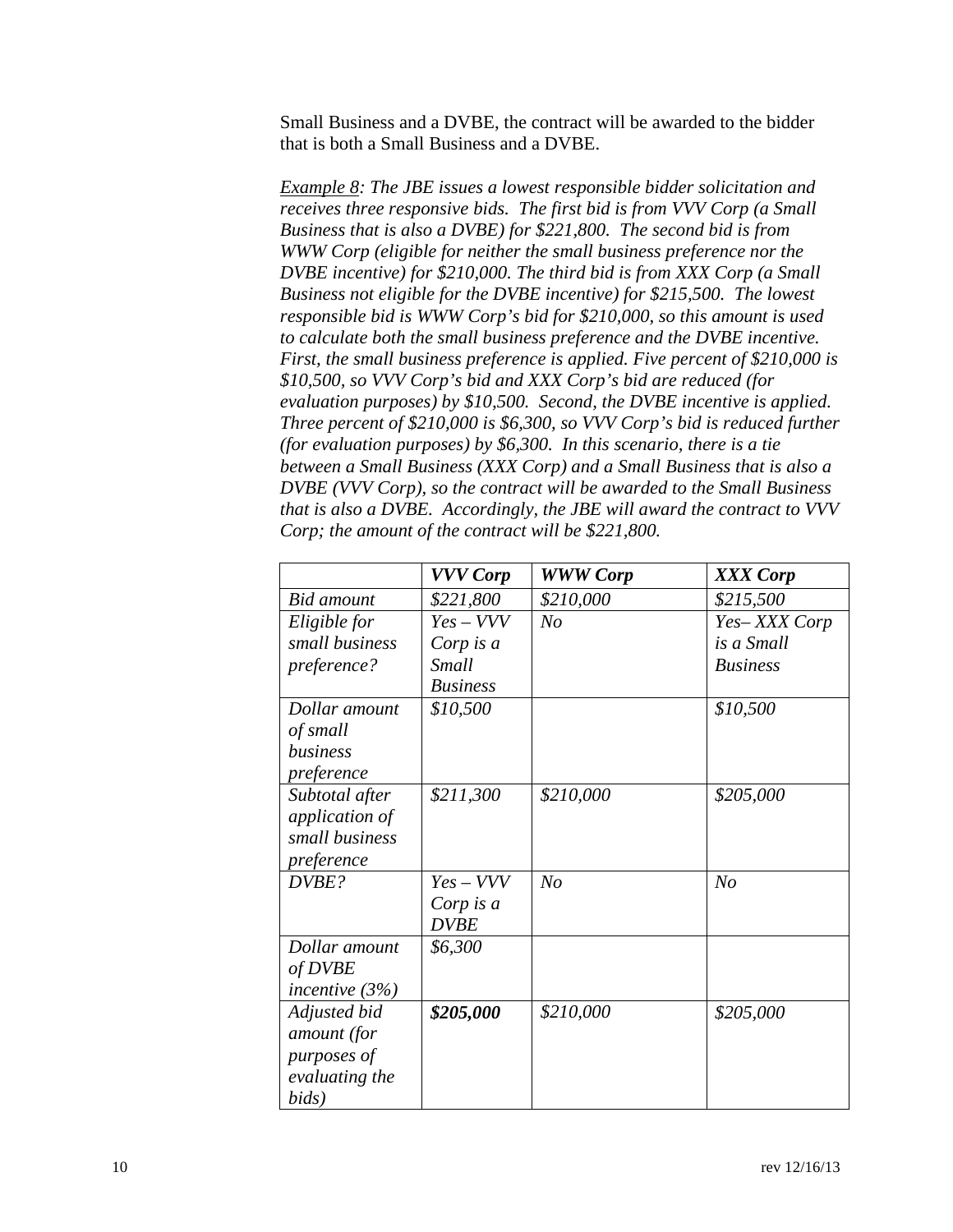#### **C. Small business preference in highest scored bid solicitations**

i. **Basic application.** For solicitations awarded to the highest scored bid (e.g., RFPs), the small business preference is equal to  $5\%$  of the points assigned to the highest scored bid.<sup>[7](#page-10-0)</sup>

*Example 9: The JBE issues a highest scored bid solicitation and receives three responsive bids. The first bid is from AAA Corp (eligible for the small business preference); it receives a score of 75 points. The second bid is from BBB Corp (eligible for the small business preference); it receives a score of 78 points. The third bid is from CCC Corp (not eligible for the small business preference); it receives a score of 80 points. The highest scored bid is CCC Corp's bid scored at 80 points, so the amount of the small business preference is 4 points (80 x 5% = 4). The score of a bid submitted by an entity eligible for the small business preference is increased by this amount. The bid from AAA Corp is increased by 4 points to 79 points. The bid from BBB Corp is increased by 4 points to 82 points. In this scenario, the JBE will award the contract to BBB Corp.*

|                        | <b>AAA</b> Corp | <b>BBB</b> Corp | <b>CCC</b> Corp |
|------------------------|-----------------|-----------------|-----------------|
| Initial bid score      | 75 points       | 78 points       | 80 points       |
| Eligible for           | Yes             | Yes             | N <sub>o</sub>  |
| small business         |                 |                 |                 |
| <i>preference?</i>     |                 |                 |                 |
| Amount of small        | 4 points        | 4 points        |                 |
| business               |                 |                 |                 |
| preference             |                 |                 |                 |
| <b>Bid</b> score       | 79 points       | 82 points       | 80 points       |
| <i>including small</i> |                 |                 |                 |
| business               |                 |                 |                 |
| preference             |                 |                 |                 |

ii. **Priority given to Small Businesses over NVSAs.** Bidders that are Small Businesses are given priority over NVSAs. Specifically, application of a small business preference to an NVSA shall not result in the denial of the award to a Small Business.

*Example 10: The JBE issues a highest scored bid solicitation and receives three responsive bids. The first bid is from DDD Corp (not eligible for the small business preference); it receives a score of 85 points. The second bid is from EEE Corp, a Small Business. EEE Corp's bid receives a score* 

<span id="page-10-0"></span> $<sup>7</sup>$  The JBE may specify, in the relevant solicitation document, a minimum number of points that a bid must receive in</sup> order to be eligible for the small business preference. For example, an RFP could state that only bids receiving an initial bid score of 60 points or higher will be eligible for the small business preference.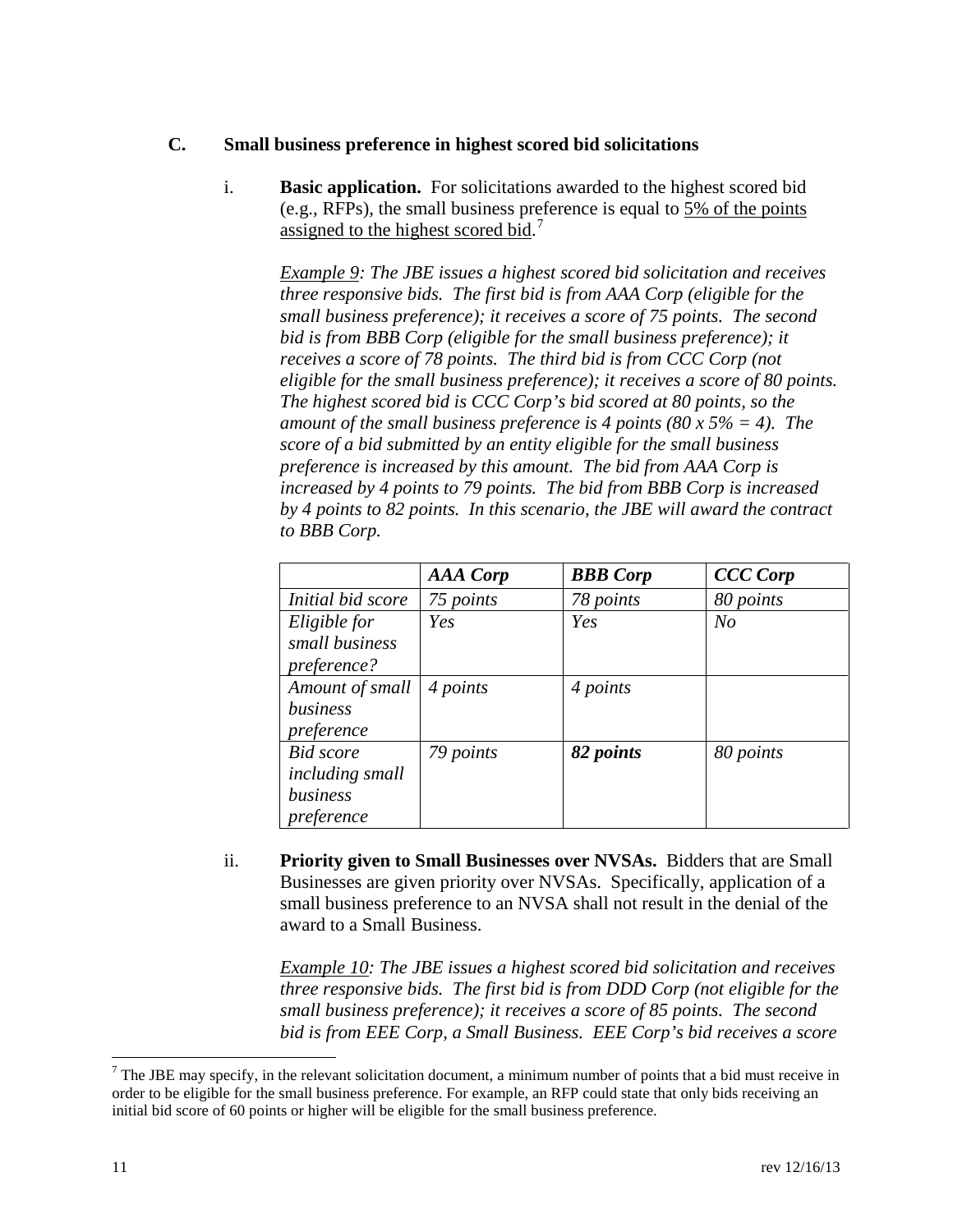*of 81 points. The third bid is from FFF Corp, an NVSA. FFF Corp's bid receives a score of 84 points. The highest scored bid is DDD Corp's bid scored at 85 points, so the amount of the small business preference is 4.25 points (85 x 5% = 4.25). The score of a bid submitted by each entity eligible for the small business preference would normally be increased by this amount. One might expect that the contract will be awarded to FFF Corp, because its adjusted bid amount is expected to be 88.25 (84 points plus 4.25 points for the small business preference). However, the application of the small business preference to the bid of an NVSA cannot result in the denial of an award to an entity that is a Small Business. Accordingly, the small business preference is not applied to FFF Corp's bid. The JBE will award the contract to EEE Corp. [8](#page-11-0)*

|                   | <b>DDD</b> Corp | <b>EEE</b> Corp | <b>FFF</b> Corp        |
|-------------------|-----------------|-----------------|------------------------|
| Initial bid score | 85 points       | 81 points       | 84 points              |
| Eligible for      | $N_{O}$         | $Yes - EEE$     | $Yes - FFF Corp$ is an |
| small business    |                 | Corp is a       | <b>NVSA</b>            |
| preference?       |                 | Small           |                        |
|                   |                 | <b>Business</b> |                        |
| Amount of small   |                 | 4.25 points     | $4.25$ points 0 points |
| business          |                 |                 |                        |
| preference        |                 |                 |                        |
| Adjusted bid      | 85 points       | 85.25 points    | 88.25 points 84 points |
| amount (for       |                 |                 |                        |
| purposes of       |                 |                 |                        |
| evaluating the    |                 |                 |                        |
| bids)             |                 |                 |                        |

iii. **Interaction with DVBE incentive – order of application.** If both the small business preference and the DVBE incentive are offered in connection with a highest scored bid solicitation, the JBE will: (i) determine the initial score for each bid, including all criteria other than the small business preference and the DVBE incentive, (ii) apply the small business preference, and (iii) apply the DVBE incentive.

*Example 11: The JBE issues a highest scored bid solicitation and receives three responsive bids. First step: the JBE determines the initial score for each bid, excluding the small business preference and the DVBE incentive. The first bid is from GGG Corp (not eligible for the small business preference but eligible for the DVBE incentive) and is initially scored at 83 points. The second bid is from HHH Corp (eligible for both the small business preference and the DVBE incentive) and is initially scored at 80* 

<span id="page-11-0"></span><sup>&</sup>lt;sup>8</sup> If EEE Corp refuses or fails to execute the JBE's agreement, the JBE may award the contract to the next qualified Bidder. Because application of the small business preference to FFF Corp's bid would no longer result in the denial of an award to a Small Business, the small business preference would be applied to FFF Corp's bid. In this scenario, the JBE would award the contract to FFF Corp.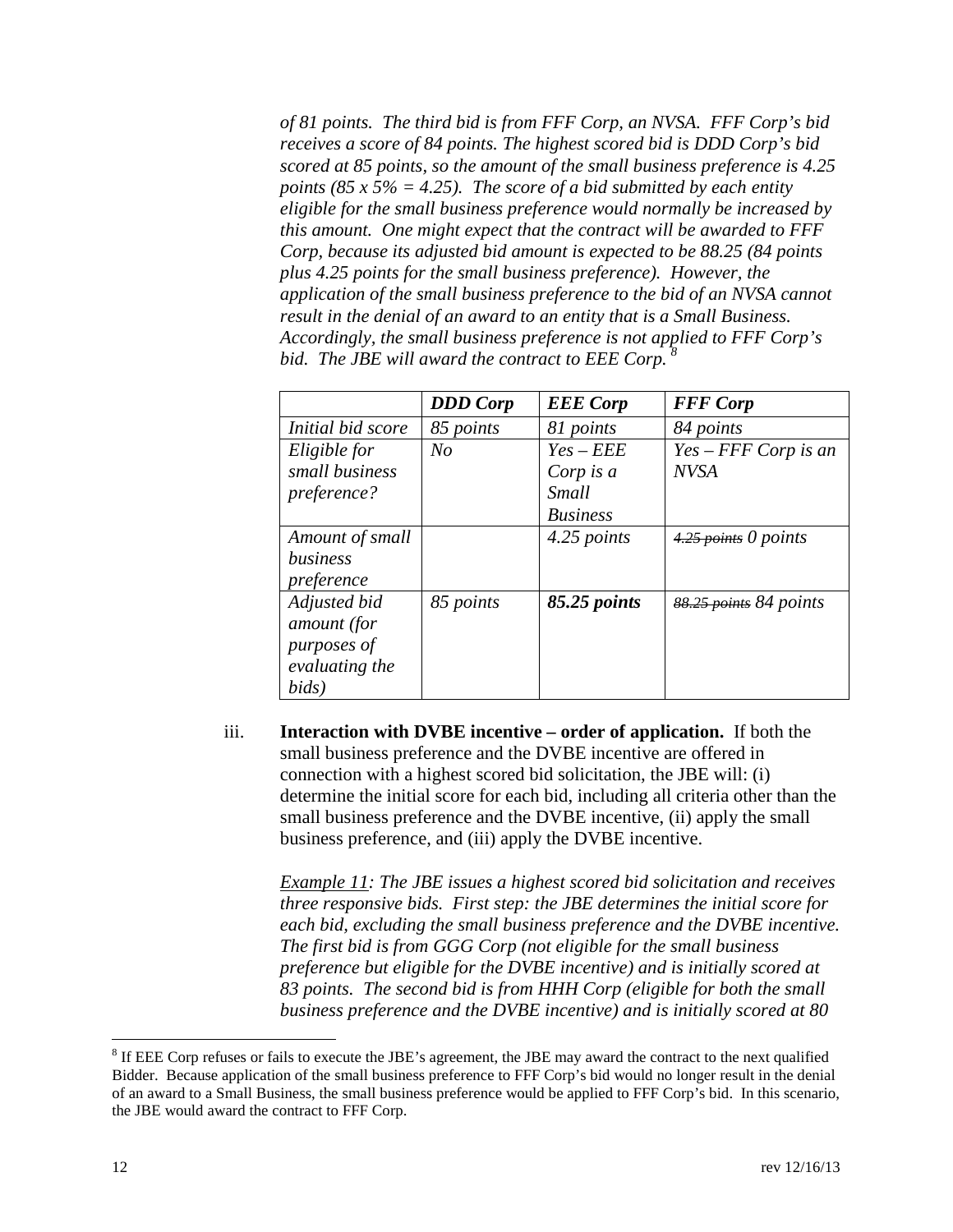*points. The third bid is from III Corp (eligible for the small business preference but not the DVBE incentive) and is initially scored at 79 points. Second step: the JBE applies the small business preference. The highest scored bid is GGG Corp's bid scored at 83 points, so the amount of the small business preference is 4.15 points (83 x 5% = 4.15). The scores of bids submitted by entities eligible for the small business preference are increased by this amount. Third step: the JBE applies the DVBE incentive. In this scenario, the DVBE incentive is 3 points, so 3 points are added to the scores of entities eligible for the DVBE incentive. The JBE will award the contract to the HHH Corp.*

|                        | <b>GGG</b> Corp | <b>HHH Corp</b> | <b>III</b> Corp |
|------------------------|-----------------|-----------------|-----------------|
|                        |                 |                 |                 |
| Initial bid score      | 83 points       | 80 points       | 79 points       |
| Eligible for           | $N_{O}$         | Yes             | Yes             |
| small business         |                 |                 |                 |
| preference?            |                 |                 |                 |
| Amount of small        |                 | 4.15 points     | 4.15 points     |
| business               |                 |                 |                 |
| preference             |                 |                 |                 |
| <b>Bid</b> score       | 83 points       | 84.15 points    | 83.15 points    |
| <i>including small</i> |                 |                 |                 |
| business               |                 |                 |                 |
| preference             |                 |                 |                 |
| DVBE?                  | Yes             | Yes             | No              |
| <b>DVBE</b> incentive  | 3 points        | 3 points        |                 |
| <b>Bid</b> score       | 86 points       | 87.15 points    | 83.15 points    |
| <i>including DVBE</i>  |                 |                 |                 |
| incentive              |                 |                 |                 |

iv. **Interaction with DVBE incentive – displacing a Small Business.**  Application of the DVBE incentive shall not result in a contract being awarded to an entity that is not a Small Business instead of to a Small Business. A DVBE that is a Small Business can displace another Small Business through application of the DVBE incentive (see *Example 12*). A DVBE that is not a Small Business cannot displace a Small Business through application of the DVBE incentive (see *Example 13*).

*Example 12: The JBE issues a highest scored bid solicitation and receives three responsive bids. First step: the JBE determines the initial score for each bid, excluding the small business preference and the DVBE incentive. The first bid is from JJJ Corp (a Small Business that is also eligible for the DVBE incentive) and is initially scored at 77 points. The second bid is from KKK Corp (eligible for neither the small business preference nor the DVBE incentive) and is initially scored at 82 points. The third bid is from LLL Corp (a Small Business that is not eligible for the DVBE incentive)*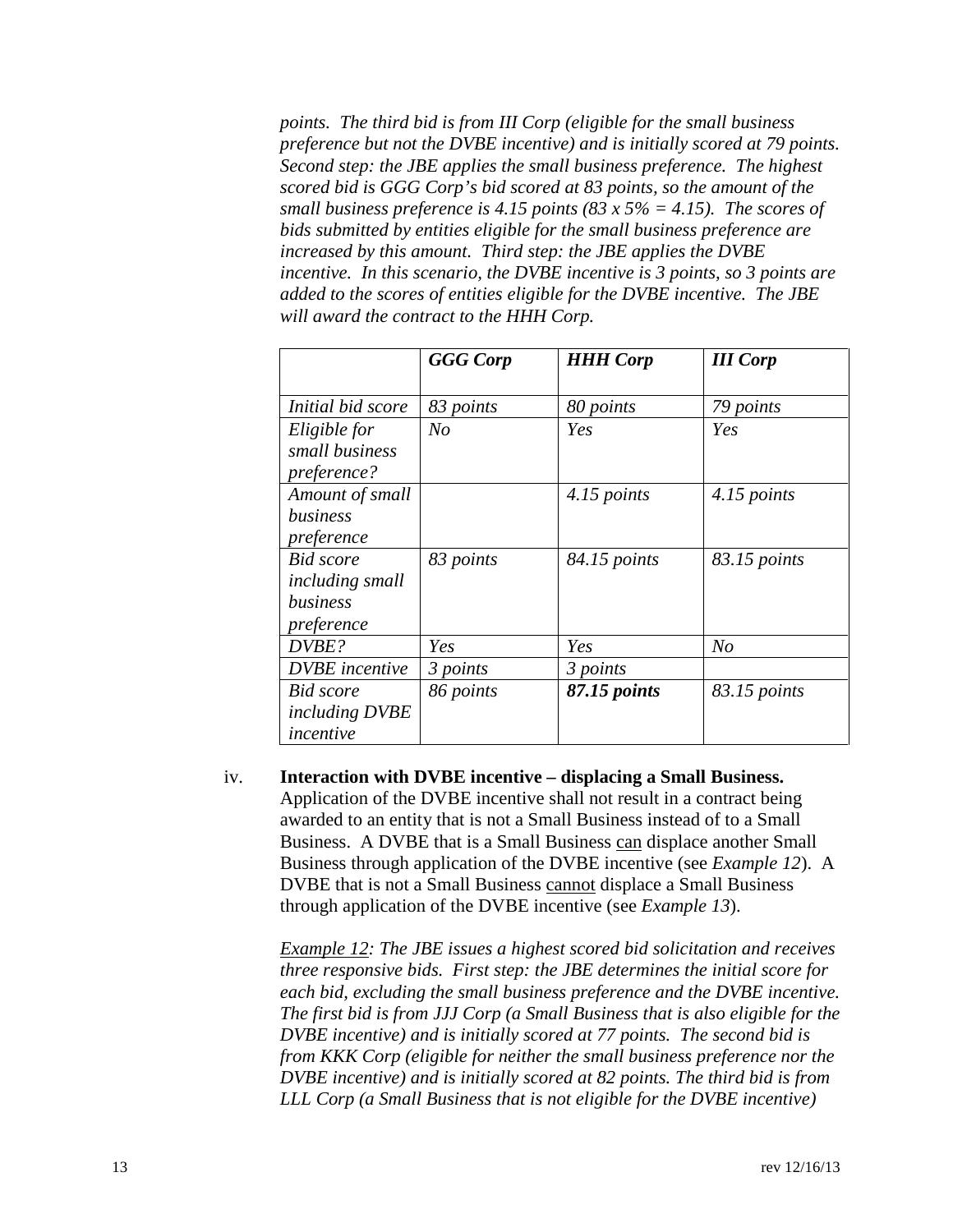*and is initially scored at 79 points. Second step: the JBE applies the small business preference. The highest scored bid is KKK Corp's bid scored at 82 points, so the amount of the small business preference is 4.1 points (82 x 5% = 4.1). The scores of the bids submitted by entities eligible for the small business preference are increased by this amount. Third step: the JBE applies the DVBE incentive. Application of the DVBE incentive would result in JJJ Corp displacing LLL Corp. Because LLL Corp is a Small Business, only another Small Business can displace it using the DVBE incentive. Because JJJ Corp is also a Small Business, JJJ Corp can displace LLL Corp using the DVBE incentive. In this scenario, the JBE will award the contract to JJJ Corp.*

|                        | <b>JJJ Corp</b> | <b>KKK</b> Corp | <b>LLL Corp</b> |
|------------------------|-----------------|-----------------|-----------------|
|                        |                 |                 |                 |
| Initial bid score      | 77 points       | 82 points       | 79 points       |
| Eligible for           | $Yes-JJJ Corp$  | N <sub>o</sub>  | Yes - LLL Corp  |
| small business         | is a Small      |                 | is a Small      |
| preference?            | <b>Business</b> |                 | <b>Business</b> |
| Amount of small        | 4.1 points      |                 | 4.1 points      |
| business               |                 |                 |                 |
| preference             |                 |                 |                 |
| <b>Bid</b> score       | 81.1 points     | 82 points       | 83.1 points     |
| <i>including small</i> |                 |                 |                 |
| business               |                 |                 |                 |
| preference             |                 |                 |                 |
| DVBE?                  | Yes             | N <sub>o</sub>  | N <sub>o</sub>  |
| <b>DVBE</b> incentive  | 3 points        |                 |                 |
| Bid score              | 84.1 points     | 82 points       | 83.1 points     |
| <i>including DVBE</i>  |                 |                 |                 |
| incentive              |                 |                 |                 |

*Example 13: The JBE issues a highest scored bid solicitation and receives three responsive bids. First step: the JBE determines the initial score for each bid, excluding the small business preference and the DVBE incentive. The first bid is from MMM Corp (a Small Business that is not eligible for the DVBE incentive) and is initially scored at 83 points. The second bid is from NNN Corp (not eligible for the small business preference but eligible for the DVBE incentive) and is initially scored at 85 points. The third bid is from OOO Corp (eligible for neither the small business preference nor the DVBE incentive) and is initially scored at 81 points. Second step: the JBE applies the small business preference. The highest scored bid is NNN Corp's bid scored at 85 points, so the amount of the small business preference is 4.25 points (85 x 5% = 4.25). The score of the bids submitted by entities eligible for the small business preference are increased by this amount. Third step: the JBE applies the DVBE incentive. Application of the DVBE incentive would result in NNN Corp*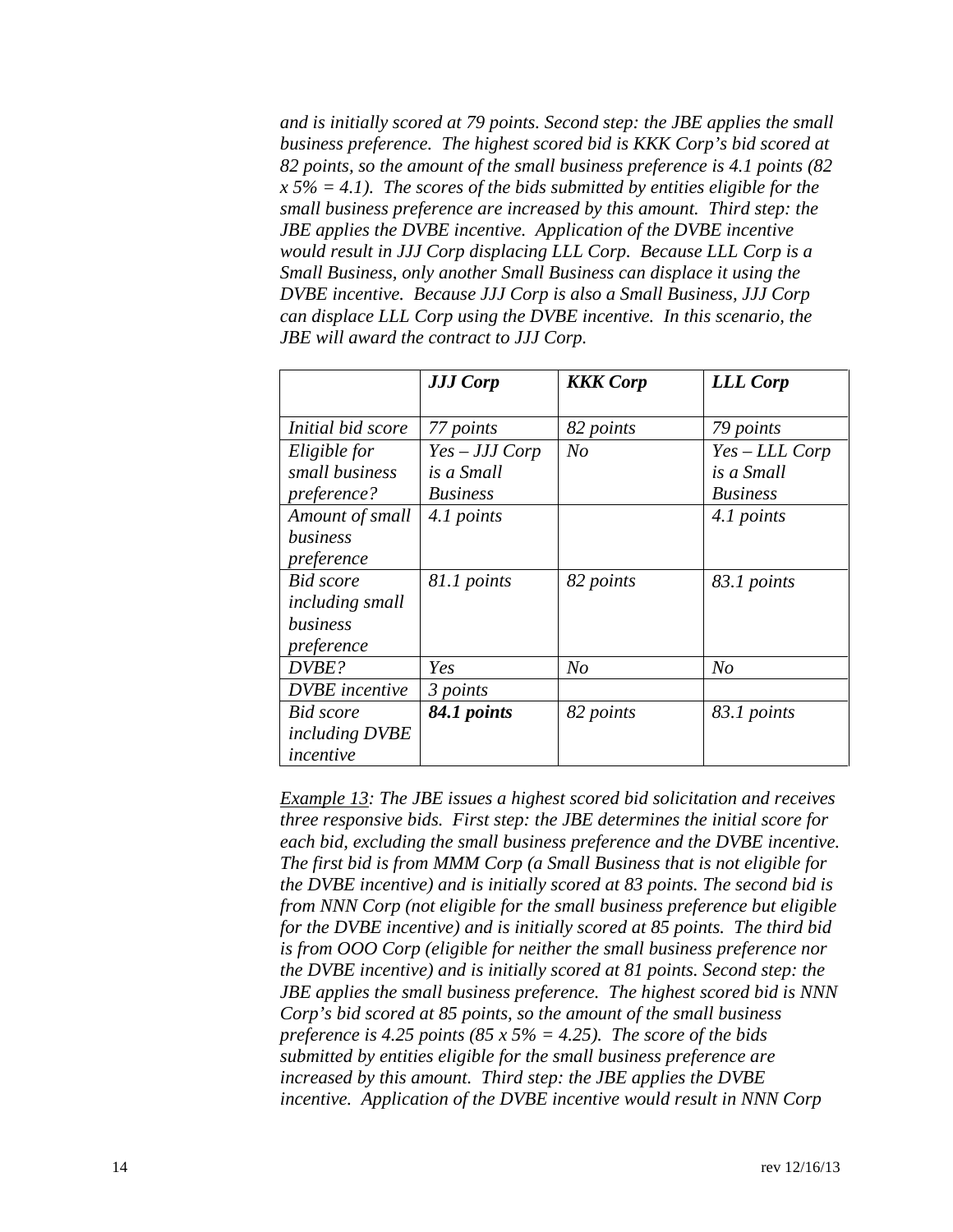*displacing MMM Corp. Because MMM Corp is a Small Business, only another Small Business can displace it using the DVBE incentive. Because NNN Corp is not a Small Business, it cannot displace MMM Corp using the DVBE incentive. Accordingly, the DVBE incentive is not applied to NNN Corp's bid. In this scenario, the JBE will award the contract to MMM Corp. [9](#page-14-0)*

|                       | <b>MMM Corp</b> | <b>NNN Corp</b>                              | <b>OOO</b> Corp |
|-----------------------|-----------------|----------------------------------------------|-----------------|
|                       |                 |                                              |                 |
| Initial bid score     | 83 points       | 85 points                                    | 81 points       |
| Eligible for          | $Yes-MMM$       | N <sub>o</sub>                               | N <sub>o</sub>  |
| small business        | Corp is a       |                                              |                 |
| preference?           | Small           |                                              |                 |
|                       | <b>Business</b> |                                              |                 |
| Amount of small       | 4.25 points     |                                              |                 |
| business              |                 |                                              |                 |
| preference            |                 |                                              |                 |
| Bid score             | 87.25 points    | 85 points                                    | 81 points       |
| including small       |                 |                                              |                 |
| business              |                 |                                              |                 |
| preference            |                 |                                              |                 |
| DVBE?                 | N <sub>O</sub>  | Yes                                          | N <sub>o</sub>  |
| <b>DVBE</b> incentive |                 | $\frac{3 \text{ points}}{20 \text{ points}}$ |                 |
| <b>Bid</b> score      | 87.25 points    | 88 points 85 points                          | 81 points       |
| <i>including DVBE</i> |                 |                                              |                 |
| incentive             |                 |                                              |                 |

v. **Interaction with DVBE incentive – tie bids.** In the event of a precise tie between a bidder that is a Small Business and another bidder that is both a Small Business and a DVBE, the contract will be awarded to the bidder that is both a Small Business and a DVBE.

*Example 14: The JBE issues a highest scored bid solicitation and receives three responsive bids. First step: the JBE determines the initial score for each bid, excluding the small business preference and the DVBE incentive. The first bid is from PPP Corp (eligible for neither the small business nor the DVBE incentive) and is initially scored at 84 points. The second bid is from QQQ Corp (a Small Business that is also a DVBE) and is initially scored at 79 points. The third bid is from RRR Corp (a Small Business that is not eligible for the DVBE incentive) and initially scored at 82 points. Second step: the JBE applies the small business preference. The highest scored bid is PPP Corp's bid scored at 84 points, so the amount of* 

<span id="page-14-0"></span> $9$  If MMM Corp refuses or fails to execute the JBE's agreement, the JBE may award the contract to the next qualified Bidder. Because application of the DVBE incentive to NNN Corp's bid would no longer result in the denial of an award to a Small Business, the DVBE incentive would be applied to NNN Corp's bid. In this scenario, the JBE would award the contract to NNN Corp.